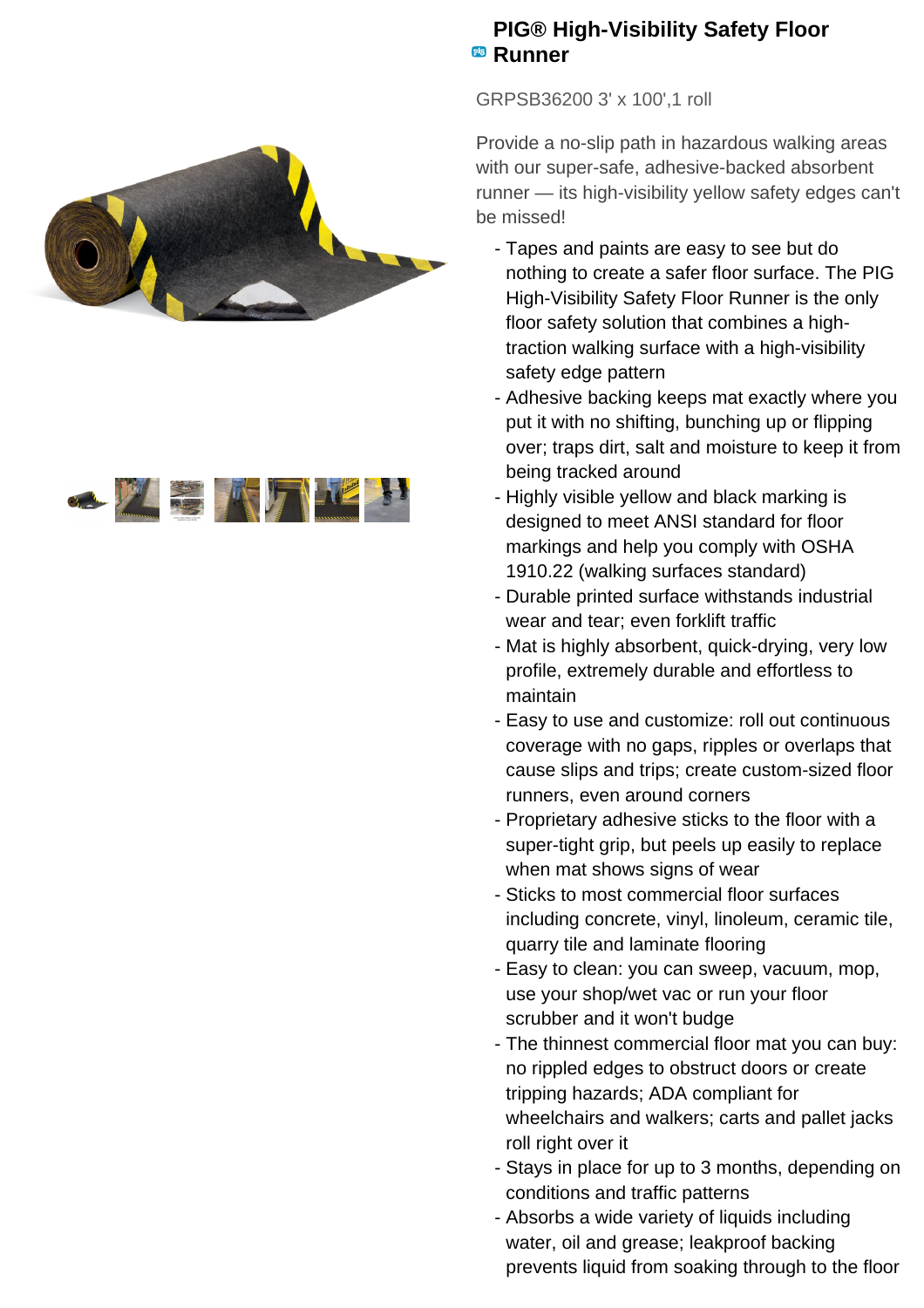Tested and Certified by the National Floor - Safety Institute (NFSI): when used as part of your floor safety program, high-traction surfaces such as PIG Grippy Floor Mat have been proven to reduce slip-and-fall claims by as much as 90%



| Item#                              | <b>Description</b> | <b>Dimensions</b>                                                             | Weight     |
|------------------------------------|--------------------|-------------------------------------------------------------------------------|------------|
| GRPSB36200-BK                      |                    | 3' W x 100' L                                                                 | 25.52 lbs. |
| <b>Metric Equivalent:</b>          |                    |                                                                               |            |
| Item#                              | <b>Description</b> | <b>Dimensions</b>                                                             | Weight     |
| GRPSB36200-BK                      |                    | 91.4cm W x 30m L                                                              | 11.6 kg    |
| <b>Specifications</b>              |                    |                                                                               |            |
| <b>Dimensions</b>                  |                    | 3' W x 100' L                                                                 |            |
| <b>Mat Weight</b>                  |                    | Mediumweight                                                                  |            |
| <b>Absorbency</b>                  |                    | Up to 8 gal. per roll                                                         |            |
| <b>Backing Material</b>            |                    | Adhesive-Backed                                                               |            |
| <b>Brand</b>                       |                    | <b>PIG</b>                                                                    |            |
| <b>Core Diameter</b>               |                    | 3"                                                                            |            |
| <b>Flammability Specifications</b> |                    | Flame Resistant - Will melt and self-extinguish                               |            |
| <b>Fluid Absorbed</b>              |                    | Water; Grease; Oils                                                           |            |
| Incinerable                        |                    | Yes                                                                           |            |
| <b>Industry</b>                    |                    | Industrial Facilities; Manufacturing; Shops & Garages                         |            |
| Indoor/Outdoor                     |                    | <b>Indoor Use</b>                                                             |            |
| <b>Perforated</b>                  |                    | No                                                                            |            |
| <b>Storage Temp Range</b>          |                    | Store between 32°F and 120°F                                                  |            |
| <b>Temperature Limit</b>           |                    | Surface temps from 55°F to 120°F                                              |            |
| <b>Traffic</b>                     |                    | Heavy Foot Traffic; Carts & Equipment                                         |            |
| <b>UV Resistant</b>                |                    | No                                                                            |            |
| <b>Walking Surface</b>             |                    | <b>Absorbent Top</b>                                                          |            |
| Sold as                            |                    | 1 roll                                                                        |            |
| Weight                             |                    | 25.52 lbs.                                                                    |            |
| # per Pallet                       |                    | 18                                                                            |            |
| <b>Composition</b>                 |                    | Absorbent - Polypropylene<br>Adhesive Backing - Proprietary Adhesive Material |            |